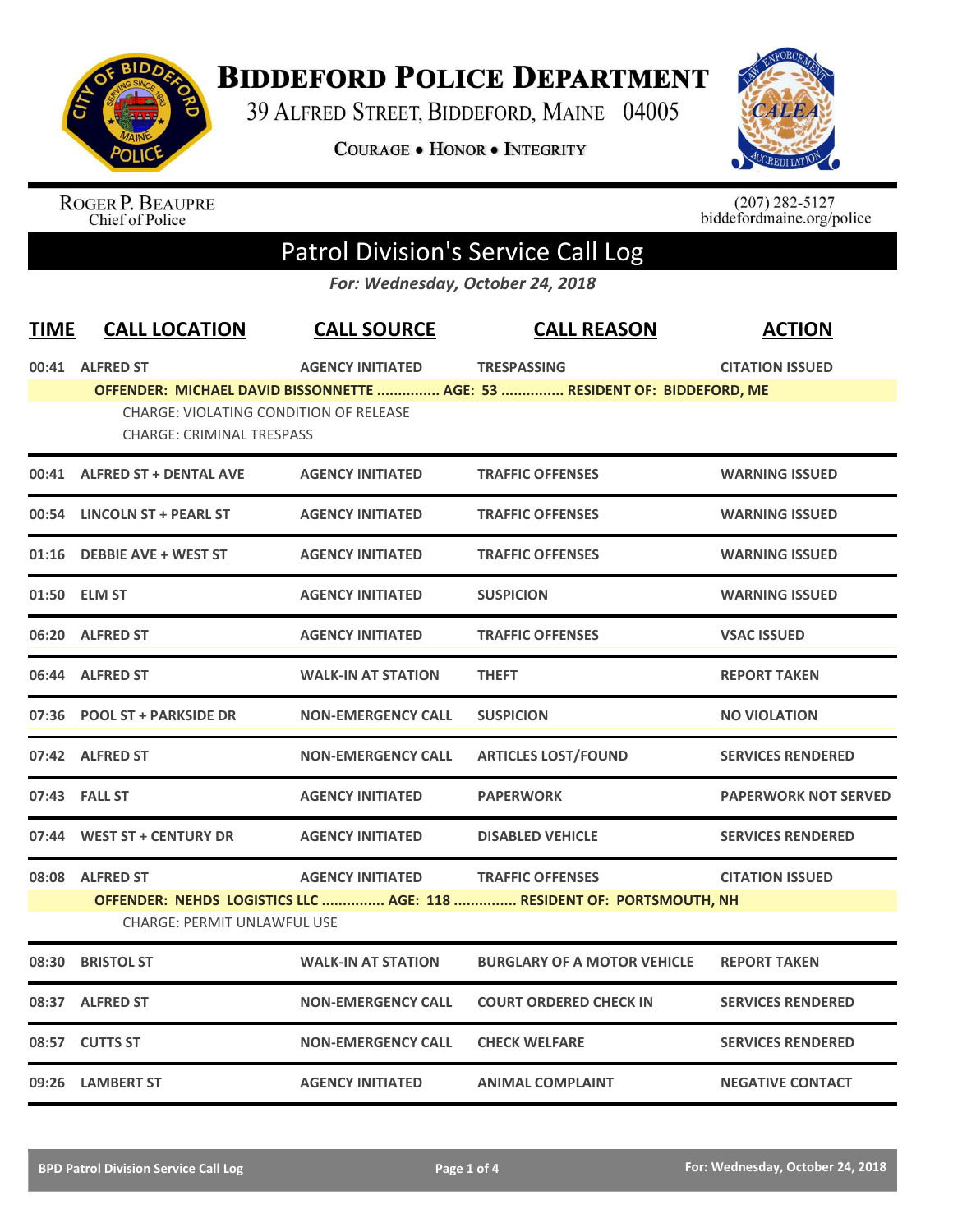| <b>TIME</b> | <b>CALL LOCATION</b> | <b>CALL SOURCE</b>        | <b>CALL REASON</b>                 | <b>ACTION</b>             |
|-------------|----------------------|---------------------------|------------------------------------|---------------------------|
|             | 09:38 MT VERNON ST   | <b>AGENCY INITIATED</b>   | <b>ANIMAL COMPLAINT</b>            | <b>SERVICES RENDERED</b>  |
| 10:00       | <b>ALFRED ST</b>     | <b>AGENCY INITIATED</b>   | <b>TRAFFIC OFFENSES</b>            | <b>VSAC ISSUED</b>        |
| 10:09       | <b>MCKENNEY DR</b>   | <b>NON-EMERGENCY CALL</b> | <b>SUSPICION</b>                   | <b>SERVICES RENDERED</b>  |
|             | 10:10 GRAHAM ST      | <b>NON-EMERGENCY CALL</b> | <b>ALL OTHER</b>                   | <b>SERVICES RENDERED</b>  |
|             | 10:18 ELM ST         | <b>AGENCY INITIATED</b>   | <b>TRAFFIC OFFENSES</b>            | <b>WARNING ISSUED</b>     |
|             | 10:27 SOUTH ST       | <b>AGENCY INITIATED</b>   | <b>PAPERWORK</b>                   | <b>SERVICES RENDERED</b>  |
|             | 10:39 ALFRED ST      | <b>WALK-IN AT STATION</b> | <b>COURT ORDERED CHECK IN</b>      | <b>SERVICES RENDERED</b>  |
|             | 10:52 MARINER WAY    | <b>NON-EMERGENCY CALL</b> | <b>PAPERWORK</b>                   | <b>SERVICES RENDERED</b>  |
|             | 10:57 ELM ST         | <b>AGENCY INITIATED</b>   | <b>TRAFFIC OFFENSES</b>            | <b>VSAC ISSUED</b>        |
|             | 11:06 ALFRED ST      | <b>NON-EMERGENCY CALL</b> | <b>MESSAGE DELIVERY</b>            | <b>NEGATIVE CONTACT</b>   |
|             | 11:25 ALFRED ST      | <b>AGENCY INITIATED</b>   | <b>TRAFFIC OFFENSES</b>            | <b>WARNING ISSUED</b>     |
|             | 11:30 ALFRED ST      | <b>NON-EMERGENCY CALL</b> | <b>MENTAL ILLNESS CASES</b>        | <b>NO ACTION REQUIRED</b> |
|             | 11:37 ALFRED ST      | <b>AGENCY INITIATED</b>   | <b>TRAFFIC OFFENSES</b>            | <b>WARNING ISSUED</b>     |
|             | 11:51 ALFRED ST      | <b>AGENCY INITIATED</b>   | <b>TRAFFIC OFFENSES</b>            | <b>WARNING ISSUED</b>     |
|             | 12:08 ALFRED ST      | <b>AGENCY INITIATED</b>   | <b>TRAFFIC OFFENSES</b>            | <b>WARNING ISSUED</b>     |
|             | 12:14 JEFFERSON ST   | <b>NON-EMERGENCY CALL</b> | <b>ARTICLES LOST/FOUND</b>         | <b>REPORT TAKEN</b>       |
|             | 12:20 ALFRED ST      | <b>AGENCY INITIATED</b>   | <b>TRAFFIC OFFENSES</b>            | <b>VSAC ISSUED</b>        |
|             | 12:26 ALFRED ST      | <b>WALK-IN AT STATION</b> | <b>COURT ORDERED CHECK IN</b>      | <b>SERVICES RENDERED</b>  |
|             | 12:37 ALFRED ST      | <b>WALK-IN AT STATION</b> | <b>SEX OFFENDER REGISTRATION</b>   | <b>SERVICES RENDERED</b>  |
|             | 12:43 ELM ST         | <b>AGENCY INITIATED</b>   | <b>ANIMAL COMPLAINT</b>            | <b>SERVICES RENDERED</b>  |
|             | <b>13:01 MAIN ST</b> | <b>NON-EMERGENCY CALL</b> | <b>BURGLARY OF A MOTOR VEHICLE</b> | <b>REPORT TAKEN</b>       |
|             | 13:16 ALFRED ST      | <b>WALK-IN AT STATION</b> | <b>COURT ORDERED CHECK IN</b>      | <b>SERVICES RENDERED</b>  |
|             | 13:16 HAVEY AVE      | E-911 CALL                | 911 MISUSE                         | <b>WARNING ISSUED</b>     |
|             | 14:17 HILL ST        | <b>AGENCY INITIATED</b>   | <b>TRAFFIC OFFENSES</b>            | <b>VSAC ISSUED</b>        |
|             | 14:23 ALFRED ST      | <b>NON-EMERGENCY CALL</b> | <b>COURT ORDERED CHECK IN</b>      | <b>SERVICES RENDERED</b>  |
|             | 14:23 ALFRED ST      | <b>NON-EMERGENCY CALL</b> | <b>SUSPICION</b>                   | <b>SERVICES RENDERED</b>  |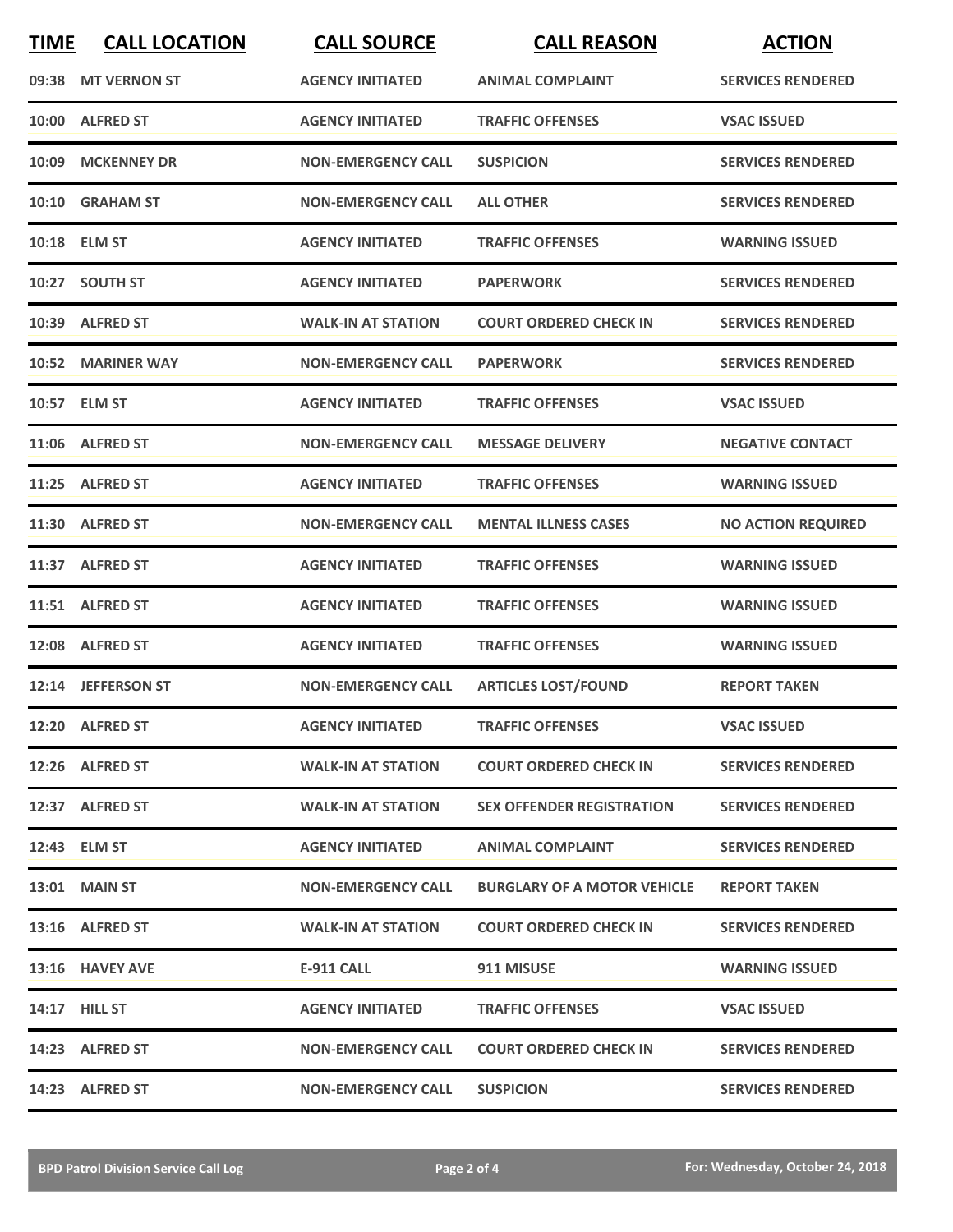| <b>TIME</b> | <b>CALL LOCATION</b>                                | <b>CALL SOURCE</b>        | <b>CALL REASON</b>            | <b>ACTION</b>             |
|-------------|-----------------------------------------------------|---------------------------|-------------------------------|---------------------------|
|             | 14:37 ST JOSEPH ST                                  | <b>E-911 CALL</b>         | 911 MISUSE                    | <b>SERVICES RENDERED</b>  |
|             | 14:41 ELM ST                                        | <b>AGENCY INITIATED</b>   | <b>ANIMAL COMPLAINT</b>       | <b>SERVICES RENDERED</b>  |
|             | 14:46 ALFRED ST                                     | <b>WALK-IN AT STATION</b> | <b>COURT ORDERED CHECK IN</b> | <b>SERVICES RENDERED</b>  |
|             | 14:48 SOUTH ST                                      | <b>NON-EMERGENCY CALL</b> | <b>ANIMAL COMPLAINT</b>       | <b>SERVICES RENDERED</b>  |
|             | 14:54 SOUTH ST                                      | <b>NON-EMERGENCY CALL</b> | <b>THEFT</b>                  | <b>REPORT TAKEN</b>       |
|             | 15:20 ALFRED ST + MEDICAL CENTER D AGENCY INITIATED |                           | <b>TRAFFIC OFFENSES</b>       | <b>NO ACTION REQUIRED</b> |
|             | 15:49 GELINAS DR                                    | <b>WALK-IN AT STATION</b> | <b>THEFT</b>                  | <b>REPORT TAKEN</b>       |
|             | 15:51 SULLIVAN ST                                   | <b>WALK-IN AT STATION</b> | <b>PARKING COMPLAINT</b>      | <b>NO ACTION REQUIRED</b> |
|             | <b>15:52 HEALTHCARE DR</b>                          | <b>E-911 CALL</b>         | 911 MISUSE                    | <b>NEGATIVE CONTACT</b>   |
|             | 15:57 ELM ST + AMHERST ST                           | <b>AGENCY INITIATED</b>   | <b>TRAFFIC OFFENSES</b>       | <b>WARNING ISSUED</b>     |
|             | <b>16:16 MAIN ST</b>                                | <b>NON-EMERGENCY CALL</b> | <b>ALL OTHER</b>              | <b>SERVICES RENDERED</b>  |
|             | 16:21 ELM ST + LANDRY ST                            | <b>AGENCY INITIATED</b>   | <b>TRAFFIC OFFENSES</b>       | <b>WARNING ISSUED</b>     |
|             | 16:22 ALFRED ST + ANDREWS RD                        | <b>AGENCY INITIATED</b>   | <b>TRAFFIC OFFENSES</b>       | <b>WARNING ISSUED</b>     |
| 16:31       | <b>TIGER WAY</b>                                    | <b>AGENCY INITIATED</b>   | <b>TRAFFIC OFFENSES</b>       | <b>WARNING ISSUED</b>     |
|             | 16:33 ALFRED ST                                     | <b>AGENCY INITIATED</b>   | <b>TRAFFIC OFFENSES</b>       | <b>VSAC ISSUED</b>        |
|             | <b>16:42 GRANITE POINT RD</b>                       | <b>WALK-IN AT STATION</b> | <b>ALL OTHER</b>              | <b>REPORT TAKEN</b>       |
|             | 16:46 WEST ST + WESTLAND AVE                        | <b>AGENCY INITIATED</b>   | <b>TRAFFIC OFFENSES</b>       | <b>WARNING ISSUED</b>     |
|             | 16:49 POOL ST + KYLE LN                             | <b>AGENCY INITIATED</b>   | <b>TRAFFIC OFFENSES</b>       | <b>WARNING ISSUED</b>     |
|             | 17:02 ALFRED ST                                     | <b>AGENCY INITIATED</b>   | <b>TRAFFIC OFFENSES</b>       | <b>WARNING ISSUED</b>     |
|             | 17:06 ROUND HILL ST                                 | <b>E-911 CALL</b>         | 911 MISUSE                    | <b>WARNING ISSUED</b>     |
|             | 17:30 SOUTH ST                                      | <b>AGENCY INITIATED</b>   | <b>TRAFFIC OFFENSES</b>       | <b>WARNING ISSUED</b>     |
|             | 18:16 WATER ST + HIGH ST                            | <b>AGENCY INITIATED</b>   | <b>TRAFFIC OFFENSES</b>       | <b>WARNING ISSUED</b>     |
|             | 18:21 ALFRED ST                                     | E-911 CALL                | 911 MISUSE                    | <b>NO ACTION REQUIRED</b> |
|             | 18:49 ALFRED ST                                     | <b>WALK-IN AT STATION</b> | <b>COURT ORDERED CHECK IN</b> | <b>SERVICES RENDERED</b>  |
|             | 19:15 ALFRED ST + MAY ST                            | <b>AGENCY INITIATED</b>   | <b>TRAFFIC OFFENSES</b>       | <b>WARNING ISSUED</b>     |
|             | 19:23 ALFRED ST                                     | <b>AGENCY INITIATED</b>   | <b>TRAFFIC OFFENSES</b>       | <b>WARNING ISSUED</b>     |